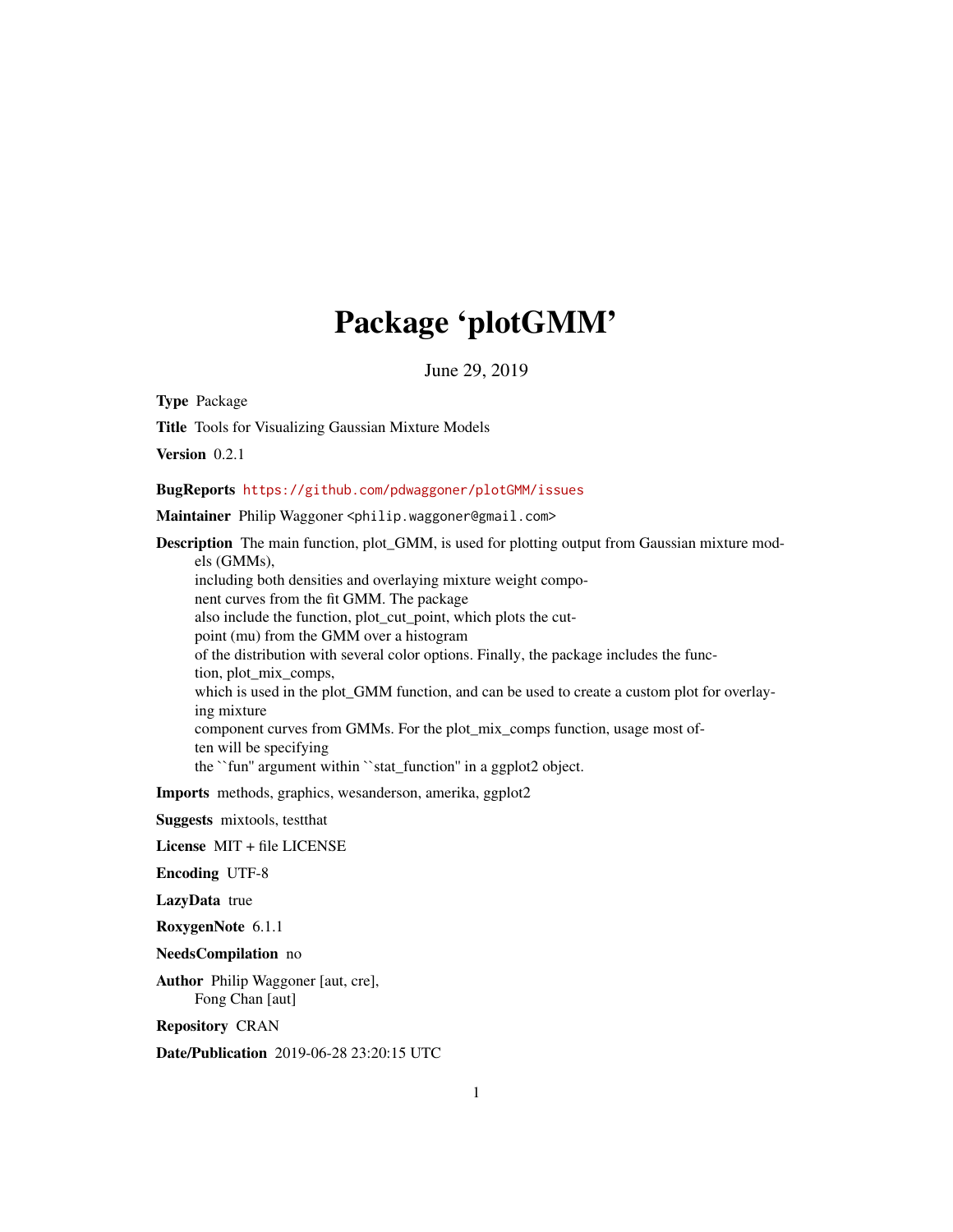### <span id="page-1-0"></span>R topics documented:

| Index |  |
|-------|--|
|       |  |
|       |  |
|       |  |

plot\_cut\_point *Plots Cut Point from Gaussian Mixture Models*

#### Description

Returns a plot of the data density (histogram) with an overlaid cut point generated by a Gaussian mixture model

#### Usage

plot\_cut\_point(m, plot = TRUE, color = c("grayscale", "amerika", "wesanderson"))

#### Arguments

| m     | An object of class mixEM corresponding with the fit GMM                                                                                                                                            |
|-------|----------------------------------------------------------------------------------------------------------------------------------------------------------------------------------------------------|
| plot  | A logical argument for generating the plot. If FALSE, only the cut point value<br>from the GMM is returned. If TRUE, histogram with the overlaid cut point is<br>returned. Default is set to TRUE. |
| color | A vector of color options including "amerika" (from package amerika), "we-<br>sanderson" (from package wesanderson), and "grayscale", which is the default<br>option.                              |

#### Details

Gaussian mixture models are often used to derive cut points, or lines of separation between clusters in feature space (See Benaglia et al. 2009 for more). The plot\_cut\_point function plots data densities with the overlaid cut point (the mean of the calculated mu) from mixEM objects, which are GMM's fit using the mixtools package.

#### References

Benaglia, T., Chauveau, D., Hunter, D. and Young, D. 2009. mixtools: An R package for analyzing finite mixture models. Journal of Statistical Software, 32(6), pp.1-29.

Ram, K., and Wickham, H. 2015. wesanderson: a Wes Anderson palette generator. R package version 0.3.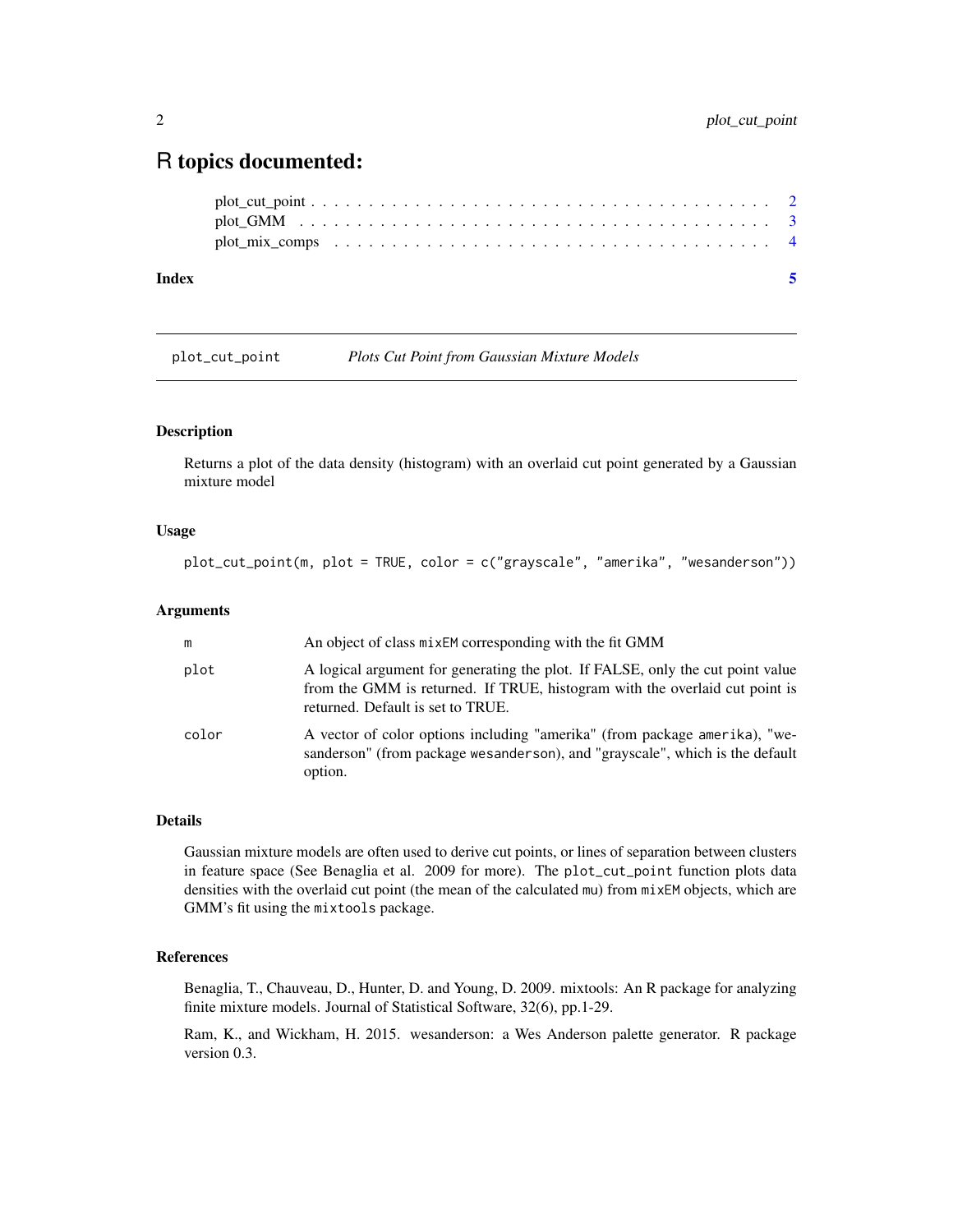#### <span id="page-2-0"></span>plot\_GMM 3

#### Examples

```
mixmdl <- mixtools::normalmixEM(faithful$waiting, k = 2)
plot_cut_point(mixmdl, plot = TRUE, color = "amerika") # returns plot, amerika
plot_cut_point(mixmdl, plot = TRUE, color = "wesanderson") # returns plot, wesanderson
plot_cut_point(mixmdl, plot = FALSE) # returns only the cut point value from the GMM
```
plot\_GMM *Plots Mixture Components from Gaussian Mixture Models*

#### **Description**

Generates a plot of data densities with overlaid mixture components from a Gaussian mixture model (GMM)

#### Usage

plot\_GMM(m, k=NULL)

#### **Arguments**

| m | An object of class mixEM corresponding with the fit GMM |
|---|---------------------------------------------------------|
|   | The number of components specified in the GMM, m        |

#### Details

Uses ggplot2 graphics to plot data densities with overlaid components from mixEM objects, which are GMM's fit using the mixtools package.

Note: Users must enter the same component value, k, in the plot\_GMM function, as that which was specified in the original GMM specification (also k in mixtools).

#### References

Benaglia, T., Chauveau, D., Hunter, D. and Young, D., 2009. mixtools: An R package for analyzing finite mixture models. Journal of Statistical Software, 32(6), pp.1-29.

Wickham, H., 2016. ggplot2: elegant graphics for data analysis. Springer.

#### Examples

```
set.seed(235)
mixmdl <- mixtools::normalmixEM(faithful$waiting, k = 2)
```
plot\_GMM(mixmdl, 2)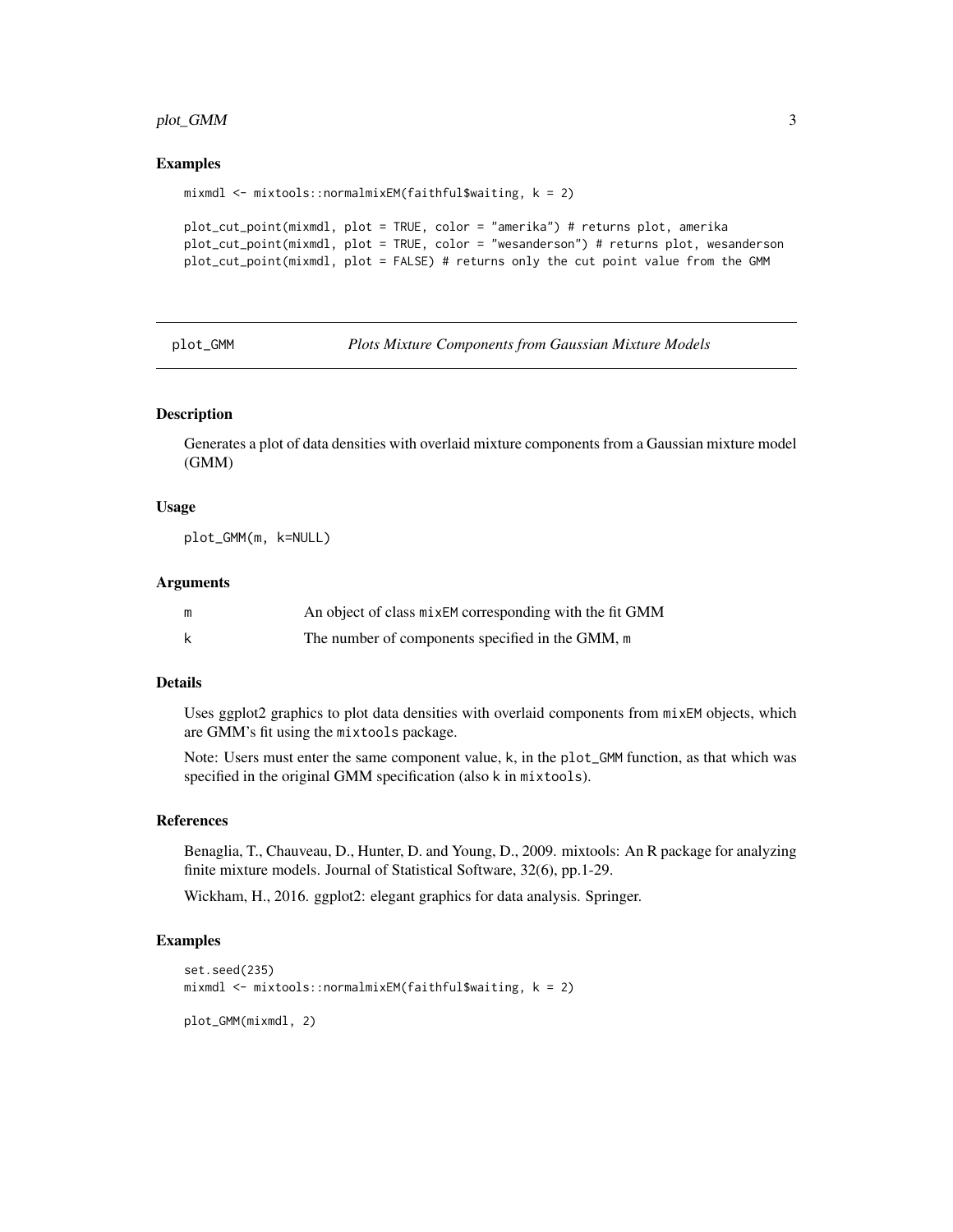<span id="page-3-0"></span>

#### Description

Plots a mixture component conditioned on a superimposed function

#### Usage

```
plot_mix_comps(x, mu, sigma, lam)
```
#### Arguments

| $\mathsf{x}$ | Input data                  |
|--------------|-----------------------------|
| mu           | Mean of component           |
| sigma        | Variance of component       |
| lam          | Mixture weight of component |

#### Details

Allows for specifying a custom function to be superimposed when plotting a mixture component

#### Examples

```
set.seed(1)
mixmdl <- mixtools::normalmixEM(faithful$waiting, k = 2)
x < - mixmdl$x
x \le - data.frame(x)ggplot2::ggplot(data.frame(x)) +
  ggplot2::geom_density(ggplot2::aes(x), color="black", fill="black") +
  ggplot2::stat_function(geom = "line", fun = plot_mix_comps,
                args = list(mixmdl$mu[1], mixmdl$sigma[1], lam = mixmdl$lambda[1]),
                color = "red") +ggplot2::stat_function(geom = "line", fun = plot_mix_comps,
                args = list(mixmdl$mu[2], mixmdl$sigma[2], lam = mixmdl$lambda[2]),
               colour = "blue")
```